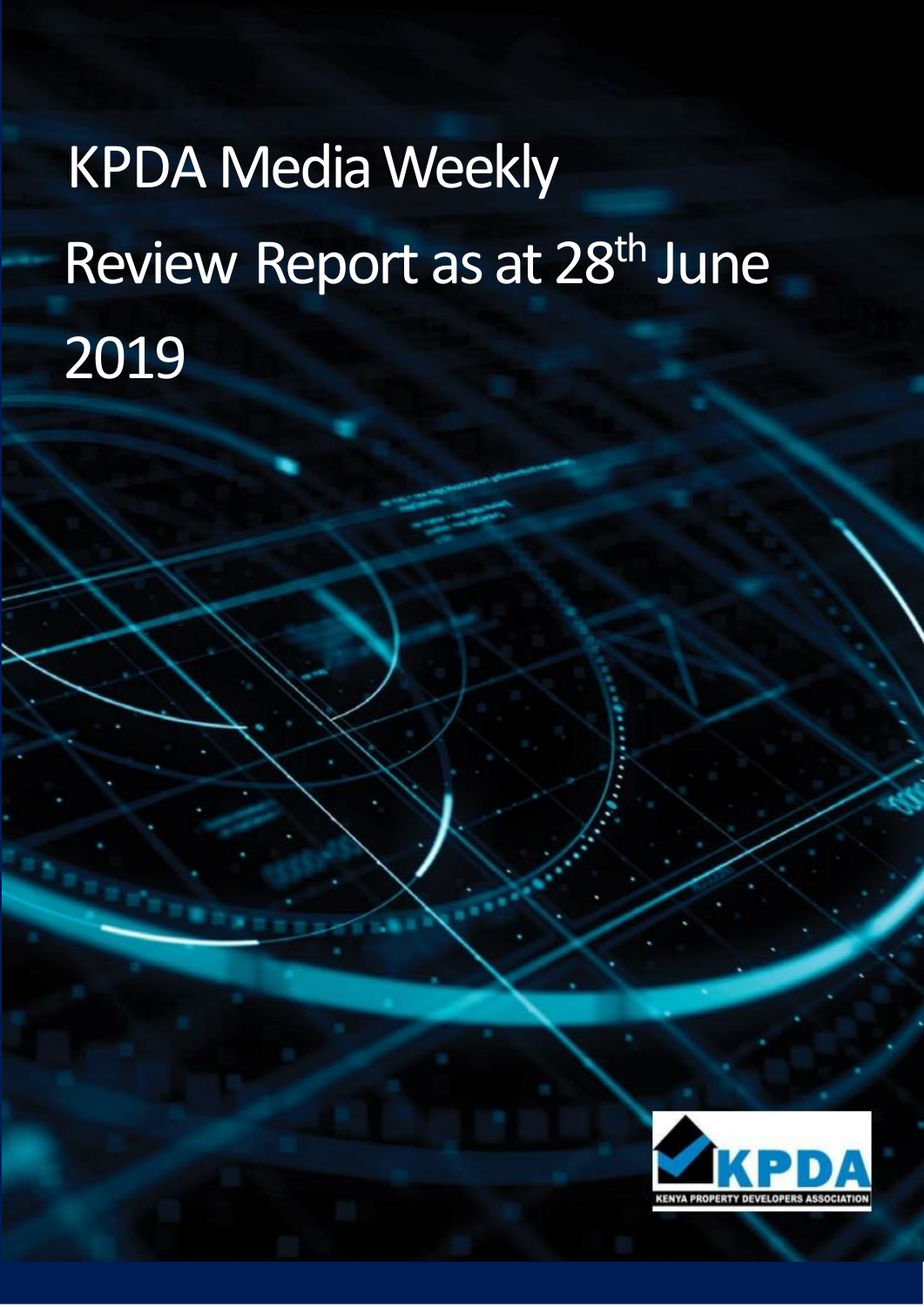

# **HIGHLIGHTS FROM THE AFFORDBABLE HOUSING INVESTMENT SUMMIT, 26TH & 27TH JUNE 2019**

KARIBU Homes is dedicated towards providing hardworking families with affordable wellconstructed homes in thriving communities. The company has tried to provide more insights on the state of Affordable Housing in Kenya by highlighting the viability of this multibillion project.

On 25<sup>th</sup> & 27<sup>th</sup> June 2019, at the 2019 Affordable Housing Investment Summit, KARIBU Homes delivered a Case Study Presentation on Affordable Housing delivery, policies, and incentives that could trigger the revolution.

To download the full PowerPoint presentation, please click [HERE](../E-digest/190620%20-%20AHIS%20DECK.pptx)

*For more information please contact [sales@karibuhomes.com](mailto:sales@karibuhomes.com)*

#### **TRANSFORMING LEADERSHIP FOR 21ST CENTURY AFRICA**

Transforming Leadership for 21<sup>st</sup> Century Africa, is a flagship programme brought to you by Harvard University's Kennedy School of Government and The Aga Khan University.

The six-week programme is intended for senior executives in government, private sector, and nonprofit organizations who wish to better understand the nuances of leadership and improve their capacity to lead.

The event is set to take place in September 15<sup>th</sup> -  $20<sup>th</sup>$  and November 10<sup>th</sup> -13<sup>th</sup>, 2019 in Nairobi. Tickets will sell at USD 7,500 (Group discounts available).

To view the programme brochure and to submit your application, please click [HERE](https://akumedia.aku.edu/course/transforming-leadership-for-21st-century-africa/)

*For more information, contact Alykhan Peermohamed through [alykhan.peermohamed@aku.edu.](mailto:alykhan.peermohamed@aku.edu)*

#### **27th June 2019**

#### **Business Daily | Abiud Ochieng | Thursday 27th June 2019**

**UHURU KIN REVISITS SH3BN KCB LAND CASE WITH NEW EVIDENCE**

President Uhuru Kenyatta's cousin, Ngengi Muigai, is seeking leave to introduce new evidence in a fresh attempt to reverse a land case judgment in which he lost 443 acres to Kenya Commercial Bank over loan arrears. [Read More.](https://www.businessdailyafrica.com/news/Ngengi-Muigai--KCB-land-case/539546-5174384-mdxqg8/index.html)

#### **Business Daily | James Kariuki| Thursday 27th June 2019 NORTHLANDS CITY PLOTS SELL FOR SH40M**

Land reserved for industries at the Ruiru's Northlands City has gone on sale at Sh40 million an acre with the developer injecting funds for infrastructure development on the 103-acre plot. [Read More.](https://www.businessdailyafrica.com/markets/marketnews/Northlands-City-plots-sell-for-Sh40m/3815534-5174274-mcehpn/index.html)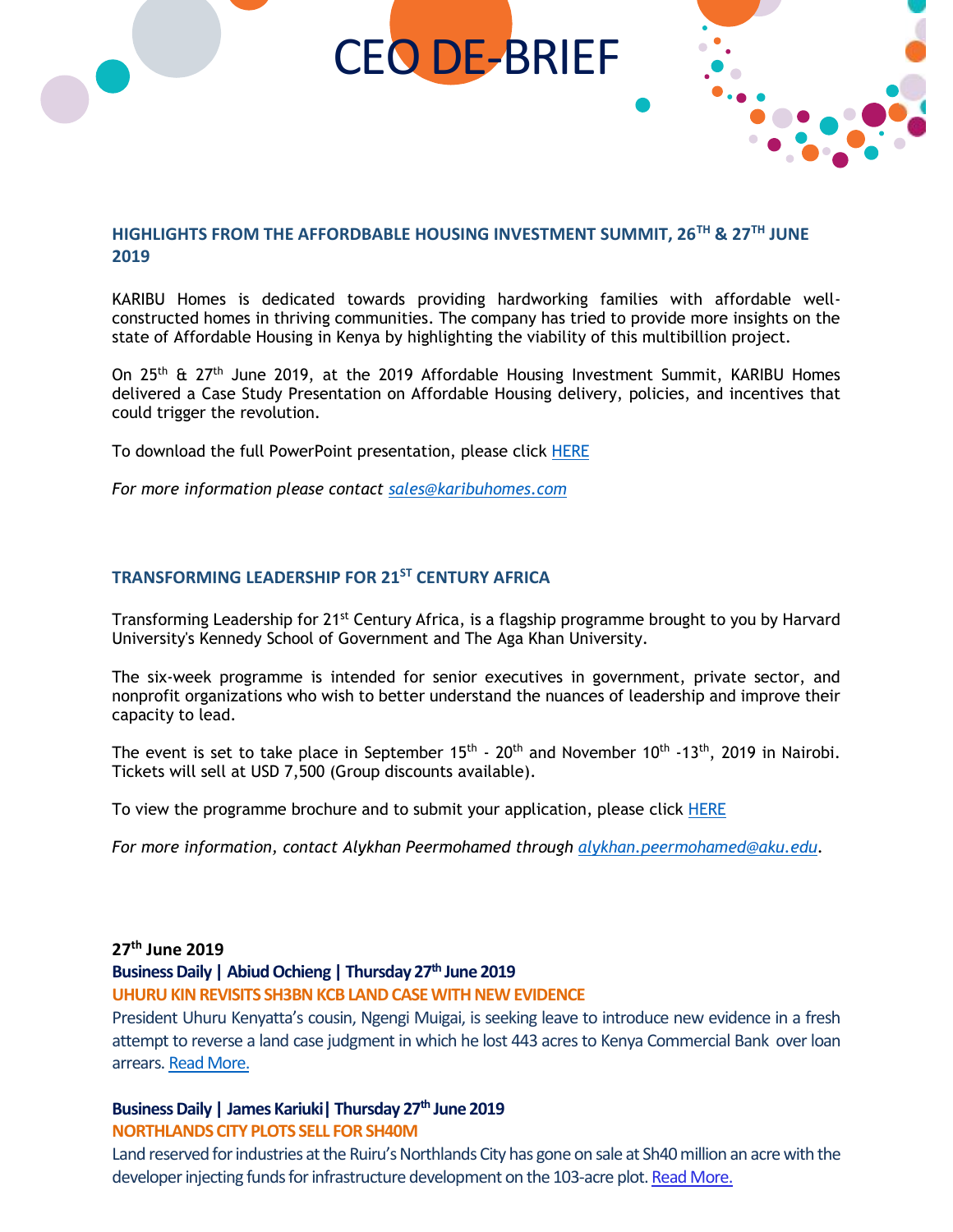# **Business Daily | Collins Omulo| Thursday 27th June 2019**

# **SHOPPING FOR A GOOD CONTRACTOR**

In an industry filled with contractors at different levels of expertise and experience, the task of identifying the right and dependable one for a project can be challenging. [Read More.](https://www.businessdailyafrica.com/Shopping-for-a-good-contractor/539444-5174566-hoi7sxz/index.html)

# **The Standard | Fredrick Obura | Thursday 27th June 2019**

#### **NAIROBI RANKED AMONG TOP 100 EXPENSIVE CITIES TO LIVE IN**

Claiming eight of the top 10 spots, Asian cities continue to dominate the list of most expensive locations for working abroad, in 2019 Mercer ranking. [Read More.](https://www.standardmedia.co.ke/business/article/2001331654/nairobi-ranked-among-top-100-most-expensive-cities-in-the-world)

#### **The Standard | Ben Ahenda | Thursday 27th June 2019**

# **'POSH' ESTATE IN NAKURU WITH TOO MANY PROBLEMS**

The mention of Nakuru's Kiamunyi Estate evokes the image of a lushy green suburb in an affluent region as a preferred investment destination. [Read More.](https://www.standardmedia.co.ke/business/article/2001331631/posh-estate-with-too-many-problems)

# **The Standard | Kennedy Gachuhi | Thursday 27th June 2019**

# **UNANSWERED QUESTIONS OVER ELEVATION OF NAKURU TO CITY STATUS**

Investors and professional bodies have raised questions on how elevation of Nakuru to city status would impact their businesses. Read [More.](https://www.standardmedia.co.ke/business/article/2001331556/unanswered-questions-over-elevation-of-nakuru-to-city-status)

#### **Daily Nation | Victor Raballa| Thursday 27th June 2019**

# **MUSHROOMING OF MALLS IN KISUMU LEADS TO SATURATION**

Shopping malls. They are everywhere you look, mushrooming in all major towns in the country. Kisumu County has not been left behind, but the unrelenting construction of these properties is gradually turning into a poisoned chalice for investors, who have sank millions in capital into the venture, to capitalise on the alleged expansion of the middle class. [Read More.](https://www.nation.co.ke/lifestyle/dn2/Mushrooming-of-malls-in-Kisumu-leads-to-saturation/957860-5172684-12jli65z/index.html)

#### **26th June 2019**

#### **Business Daily| Victor Juma | Wednesday 26th June 2019 LIBERTY DISPOSES OF KAREN PROPERTY FOR SH125 MILLION**

Liberty Holdings has sold its residential house in Nairobi's Karen estate to property developer Africa Reit for Sh125 million, the second such disposal for the firm amid declining returns on some of its real estate investments. [Read More.](https://www.businessdailyafrica.com/corporate/companies/Liberty-disposes-of-Karen-property-for-Sh125-million/4003102-5172874-e40dn5/index.html)

#### **Business Daily| Faustine Ngila| Wednesday 26th June 2019**

#### **INTERNET OF THINGS TO CHANGE THE WAY HOMES AND VALUABLES WILL BE MANAGED**

Imagine converting your home into a tiny smart living ecosystem where everything is automated and connected to the internet and controlled from your smartphone. [Read More.](https://www.businessdailyafrica.com/corporate/tech/Internet-of-Things-to-change--homes/4258474-5172764-voiem4/index.html)

# **25th June 2019**

# **Daily Nation| James Kariuki | Tuesday 25th June 2019**

#### **STATE CALLS SUPPLIERS FOR AFFORDABLE HOMES**

Construction and building material suppliers have been invited to bid in the multi-billion-shilling affordable housing scheme set for national roll-out. [Read More.](https://www.nation.co.ke/business/State-calls-suppliers-for-affordable-homes/996-5171640-6kl9ns/index.html)

#### **Business Daily | Mwangi Muiruri | Tuesday 25th June 2019 MURANG'A QUERIES STALLED SH5.5BN MARKET PLAN**

Murang'a leaders want the central government to implement the Sh5.5 billion Vision 2030 mega market supposed have been completed by 2014. [Read More.](https://www.businessdailyafrica.com/markets/marketnews/Murang-a-queries-stalled-Sh5-5bn-market-plan/3815534-5171370-26121q/index.html)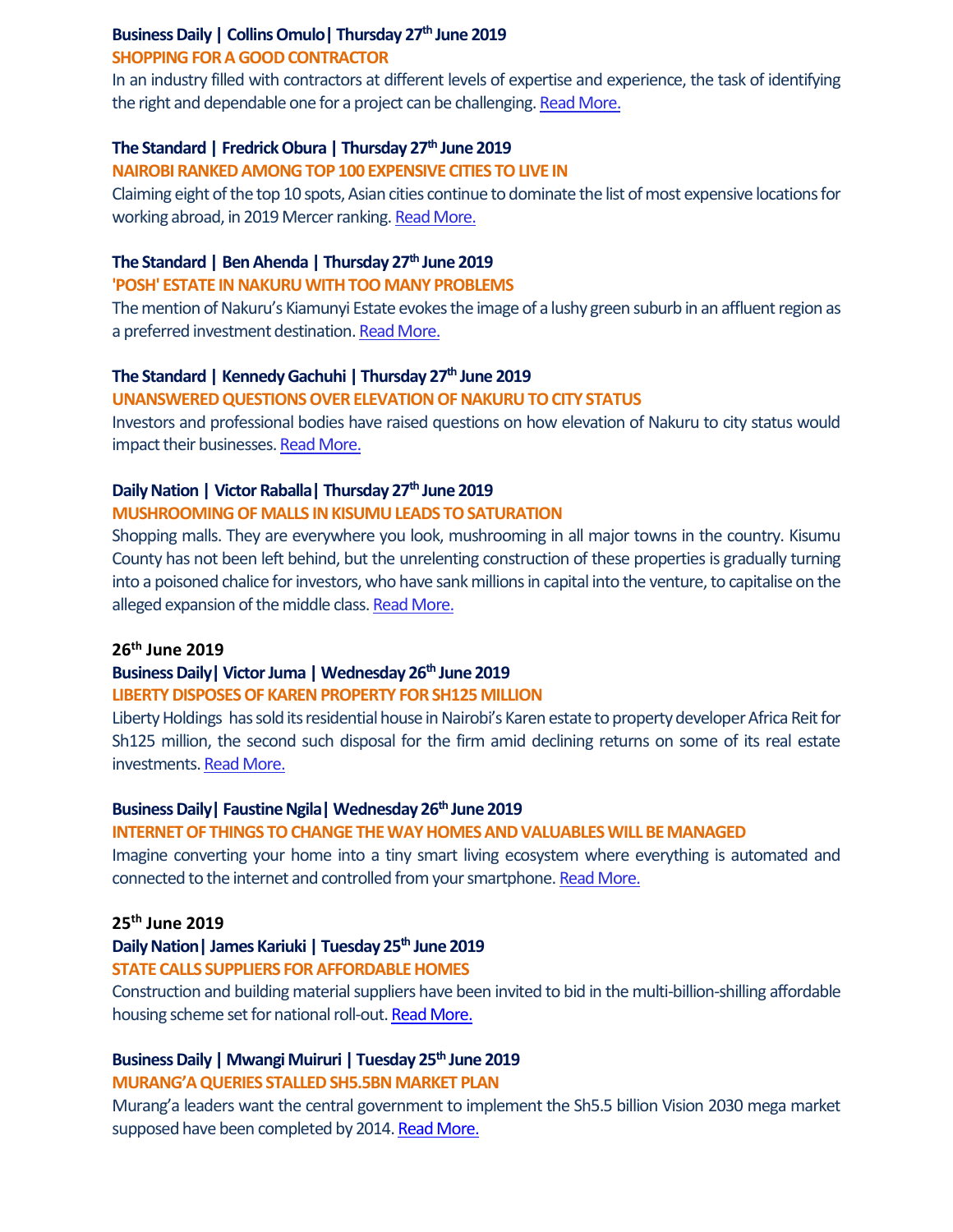# **Business Daily | Stanley Ngotho | Tuesday 25th June 2019**

#### **SHELTER AFRIQUE LAUNCHES SH720M PHASE II OF EVEREST PARK PROJECT**

Housing development financier Shelter Afrique and Everest Ltd Tuesday launched the second phase of Everest Park Apartments in a Sh720 million property joint venture. [Read More.](https://www.businessdailyafrica.com/markets/marketnews/3815534-5171358-gbv4gg/index.html)

#### **Business Daily | James Kariuki | Tuesday 25th June 2019**

#### **REALTOR GETS NOD FOR 20-ACRE NGONG FOREST ECO-LODGE**

Real estate firm Secure Homes has received a special licence from Kenya Forest Service to put up a Sh80 million eco-lodge in the 3,077.6 hectare Ngong Forest. [Read More.](https://www.businessdailyafrica.com/markets/marketnews/Realtor-gets-nod-for-Ngong-Forest-eco-lodge/3815534-5171360-dceq8az/index.html)

# **24th June 2019**

# **Daily Nation | Anthony Kitimo| Monday 24th June 2019 POLICE ARREST TWO WOMEN IN KISAUNI LAND SYNDICATE**

Two women have been arrested in Kisauni, Mombasa for allegedly defrauding residents more than Sh2 million in a land-buying syndicate. [Read More.](https://www.nation.co.ke/counties/mombasa/Police-arrest-2-in-Kisauni-land-syndicate/1954178-5169282-as958o/index.html)

#### **Business Daily | James Kariuki | Monday 24th June 2019**

#### **CYTONN PLANS ONE HOUSING PROJECT AT A-TIME**

Real-estate market slowdown has seen Cytonn Investments adopt one project at-a-time strategy for its future investments. [Read More.](https://www.businessdailyafrica.com/markets/marketnews/Cytonn-one-housing-project-at-a-time/3815534-5169782-r7it02z/index.html)

#### **23rd June 2019**

# **DailyNation| Eric Wainaina | Sunday 23rd June 2019**

# **FRAUDULENT PROPERTY, LAND DEALERS PREY ON INVESTORS WITH GLITZY MARKETING SCHEMES** "Getting your desired piece of land is not a walk in the park - you have to go through some legal processes to ensure the land you acquire is legitimate. Nowadays, land selling offices are all over and one wonders where all this land that is being sold on a daily basis is. [Read More.](https://www.nation.co.ke/business/Property-dealers-prey-on-investors/996-5168602-7bfm2oz/index.html)

#### **Daily Nation| Dominic Wabala | Sunday 23rd June 2019**

#### **ANTI-GRAFT AGENCY SEEKS TO RECOVER 990-ACRE ADC LAND**

An investigation by anti-corruption detectives has revealed fresh details on the controversial allocation of land at the coast to powerful individuals for a fraction of the market rate. [Read More.](https://www.nation.co.ke/news/Anti-graft-agency-seeks-to-recover-990-acre-ADC-land/1056-5168142-gv77t0z/index.html)

#### **Daily Nation| Editorial | Sunday 23rd June 2019**

#### **APPREHEND SGR LAND SCANDAL MASTERMINDS**

The construction of the Standard Gauge Railway has been steeped in deep controversy right from the beginning. Now, the extension of the line from Nairobi to Naivasha has stirred a fresh row, specifically over land compensation[. Read More.](https://www.nation.co.ke/oped/editorial/-Apprehend-SGR-land-scandal-masterminds/440804-5168148-72f7ysz/index.html)

# **Daily Nation| IBRAHIM ORUKO| Sunday 23rd June 2019**

#### **AGENCY IN FRESH BID TO REPOSSESS CONTESTED WESTON HOTEL LAND**

The National Land Commission (NLC) did not have the jurisdiction to preside over the complaint on the restitution of the land on which the controversial Weston Hotel stands, court documents state. Read [More.](https://www.nation.co.ke/news/Agency-in-fresh-bid-to-repossess--Weston-Hotel-land/1056-5168140-n3uhqc/index.html)

# **Daily Nation| Sam Wambugu | Sunday 23rd June 2019**

# **GUARDING AGAINST INTELLECTUAL PROPERTY THEFT**

Intellectual property is a lifeline for most organisations but it's now placed squarely in the crosshairs by various forms of cyberattack[. Read More.](https://www.nation.co.ke/oped/opinion/Guarding-against-intellectual-property-theft/440808-5167528-bxc5j5/index.html)